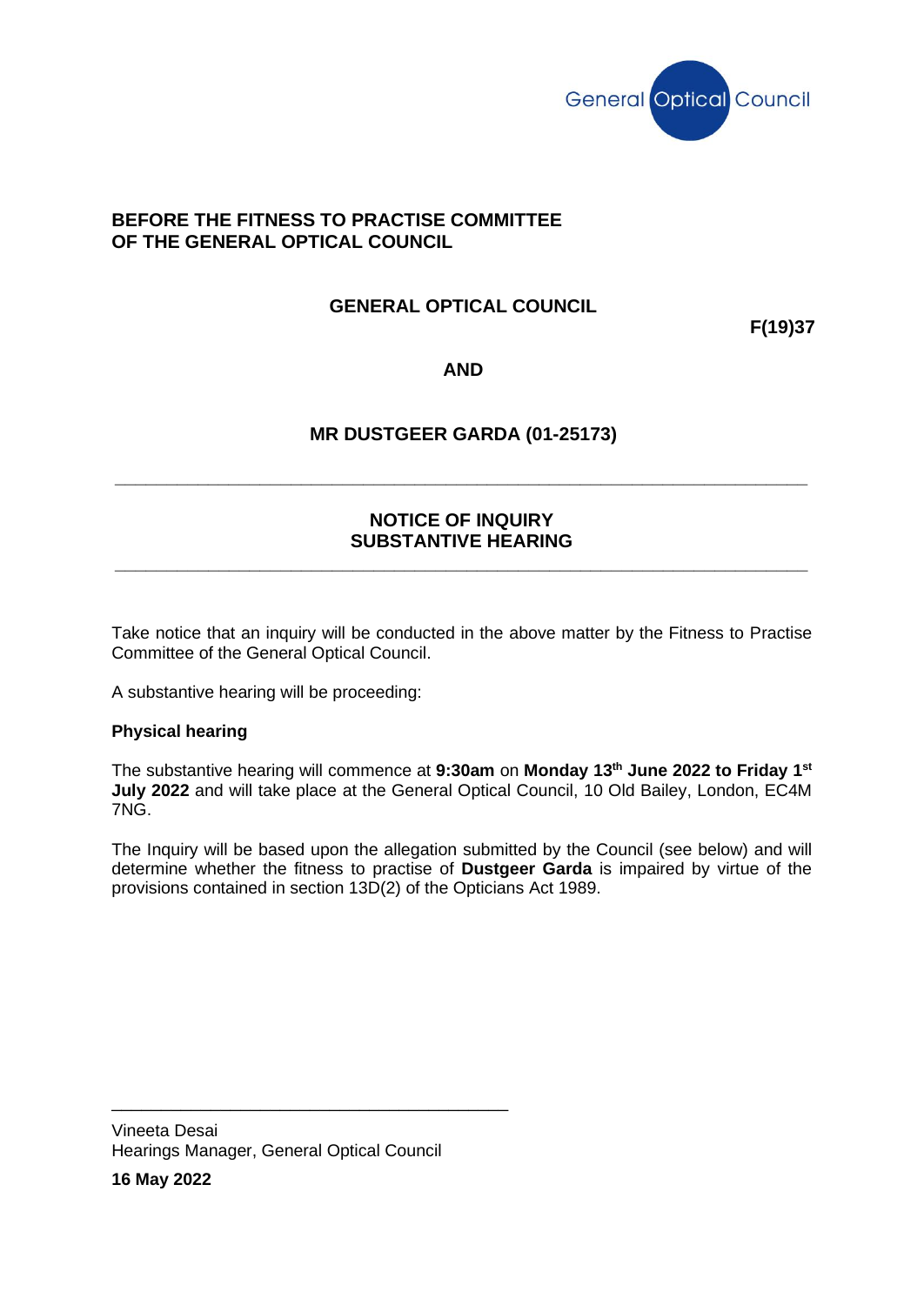## **ALLEGATION**

The Council alleges that you, a registered optometrist:

- 1. In relation to all/any of the patients set out in Schedule A(1), you:
	- a. recorded intraocular pressure ("IOP") measurements on the Socrates patient records system which were inaccurate in that you:
		- i. failed to take repeat IOPs following the pre-screener's measurements when it was clinically indicated due to readings of greater than 21mmHg; and/or
		- ii. entered IOP measurements by using the pre-screener's results and lowering them to be below 21mmHg; or, alternatively,
	- b. Failed to adequately record the IOP measurements.
- 2. In relation to all/any of the patients set out in Schedule A(2), on the basis that the IOP measurements were greater than 21mmHg, you:
	- a. failed to carry out a visual field test and/or glaucoma specific anterior eye check; and/or
	- b. failed to make a referral for further ophthalmological investigation.
- 3. In relation to all/any of the patients set out in Schedule A(3), you failed to set an appropriate recall date.
- 4. Your actions as set out at Allegation 1(a) were
	- (a) misleading
	- (b) dishonest, in that you knew the IOP measurements you recorded were false.
- 5. For patient 15 and/or 17 who were seen by Ms A, a pre-registration optometrist under your supervision, and whose IOP measurements were greater than 21mmHg, you failed to ensure that:
	- b. further investigations were conducted; and/or
	- c. A referral for further ophthalmological investigation was made.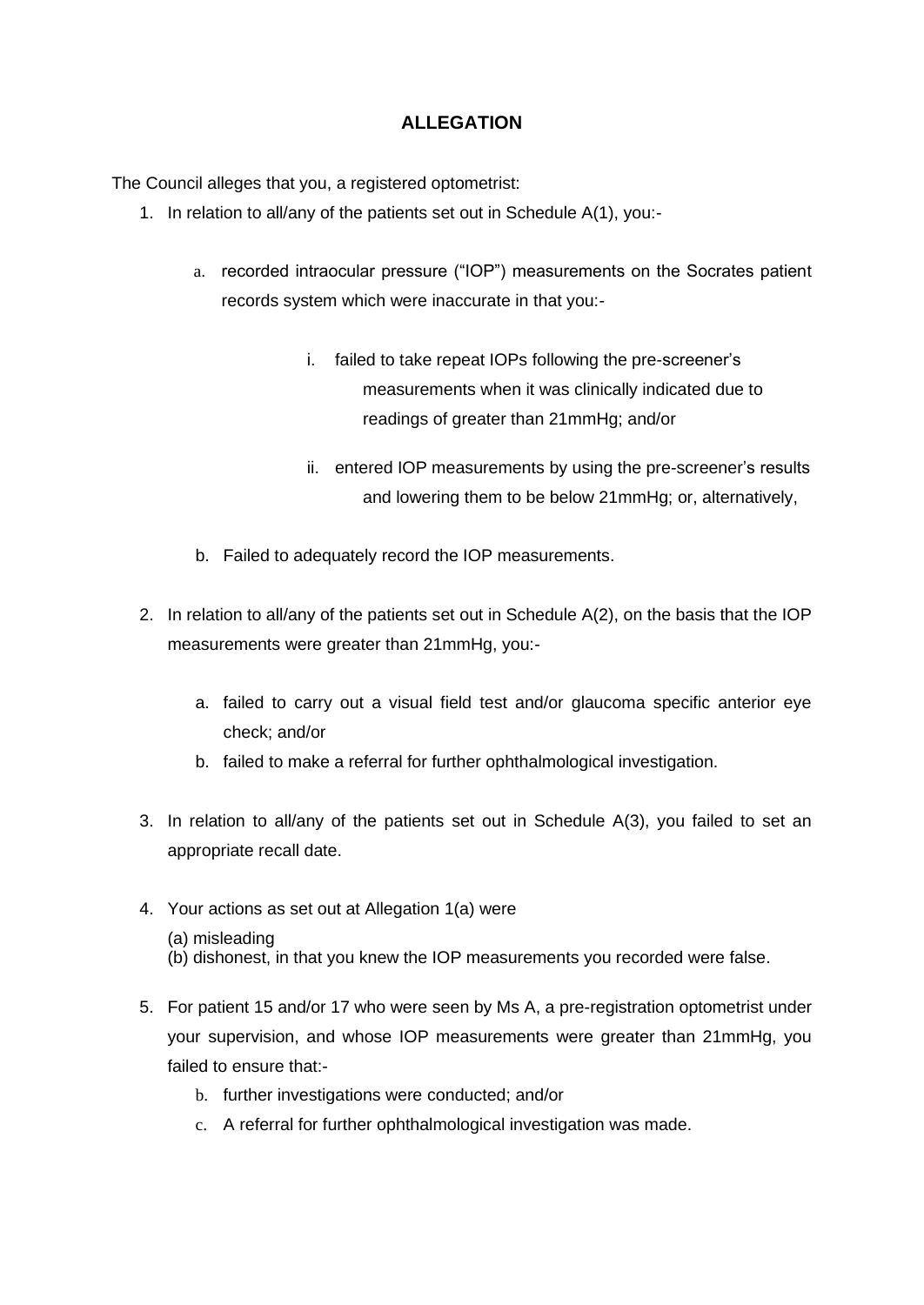- 6. In respect of the matters set out at Allegation 5 above, you failed to provide an adequate level of supervision to Ms A.
- 10. On an unknown date in February 2015 you instructed Ms W to switch the order of Patient 20's contact lens for her right eye from EV Daily Opsys to a Clearus lens without checking the Clearus lens in situ and thereby failing to ensure that it was appropriate to switch lenses.
- 11. Between 3 March 2014 and 21 February 2015, in relation to all/any of the patients set out in Schedule B, who had increased risk factors for glaucoma because of an immediate family history of glaucoma, you:
	- a. failed to ensure that visual field tests were conducted; and
	- b. recorded that visual field tests had been conducted in generalised terms; or, alternatively,
	- c. failed to record adequately the visual field test result.
- 12. Your actions as set out in Allegation 11(b) were:
	- a. Misleading; and/or
	- b. Dishonest in that you knew that visual field tests had not been conducted
- 13. Between 4 February 2014 and 3 November 2014, in relation to all/any of the patients set out in Schedule C, who had increased risk factors for glaucoma because of an immediate family history of glaucoma, you:
	- a. failed to ensure that visual field tests were conducted, or, alternatively,
	- b. failed to record the visual field test result.

AND, in light of the above, your fitness to practise is impaired by reason of your misconduct.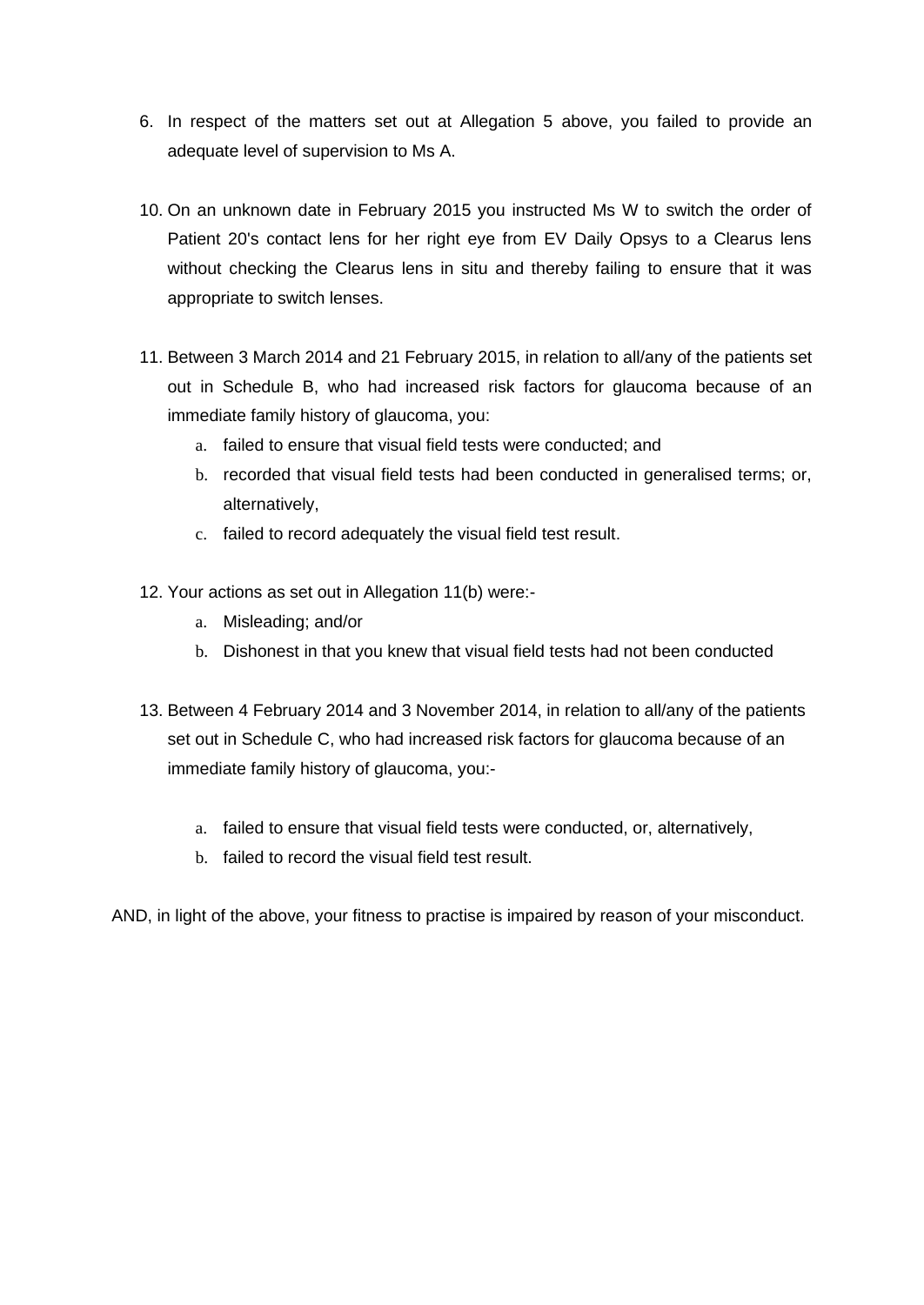# **SCHEDULES**

# **Schedule A(1)**

| <b>Patients concerned</b> |
|---------------------------|
| Patient 1                 |
| Patient 3                 |
| Patient 4                 |
| Patient 5                 |
| Patient 6                 |
| Patient 8                 |
| Patient 9                 |

# **Schedule A(2)**

| <b>Patients concerned</b> |
|---------------------------|
| Patient 1                 |
| Patient 3                 |
| Patient 4                 |
| Patient 5                 |
| Patient 6                 |
| Patient 8                 |
| Patient 9                 |

# **Schedule A(3)**

| <b>Patients concerned</b> |
|---------------------------|
| Patient 1                 |
| Patient 4                 |
| Patient 5                 |
| Patient 6                 |
| Patient 9                 |

# **Schedule B**

| <b>Patients concerned</b> |
|---------------------------|
| Patient 21                |
| Patient 22                |
| Patient 23                |
| Patient 24                |
| Patient 25                |
| Patient 26                |
| Patient 27                |
| Patient 29                |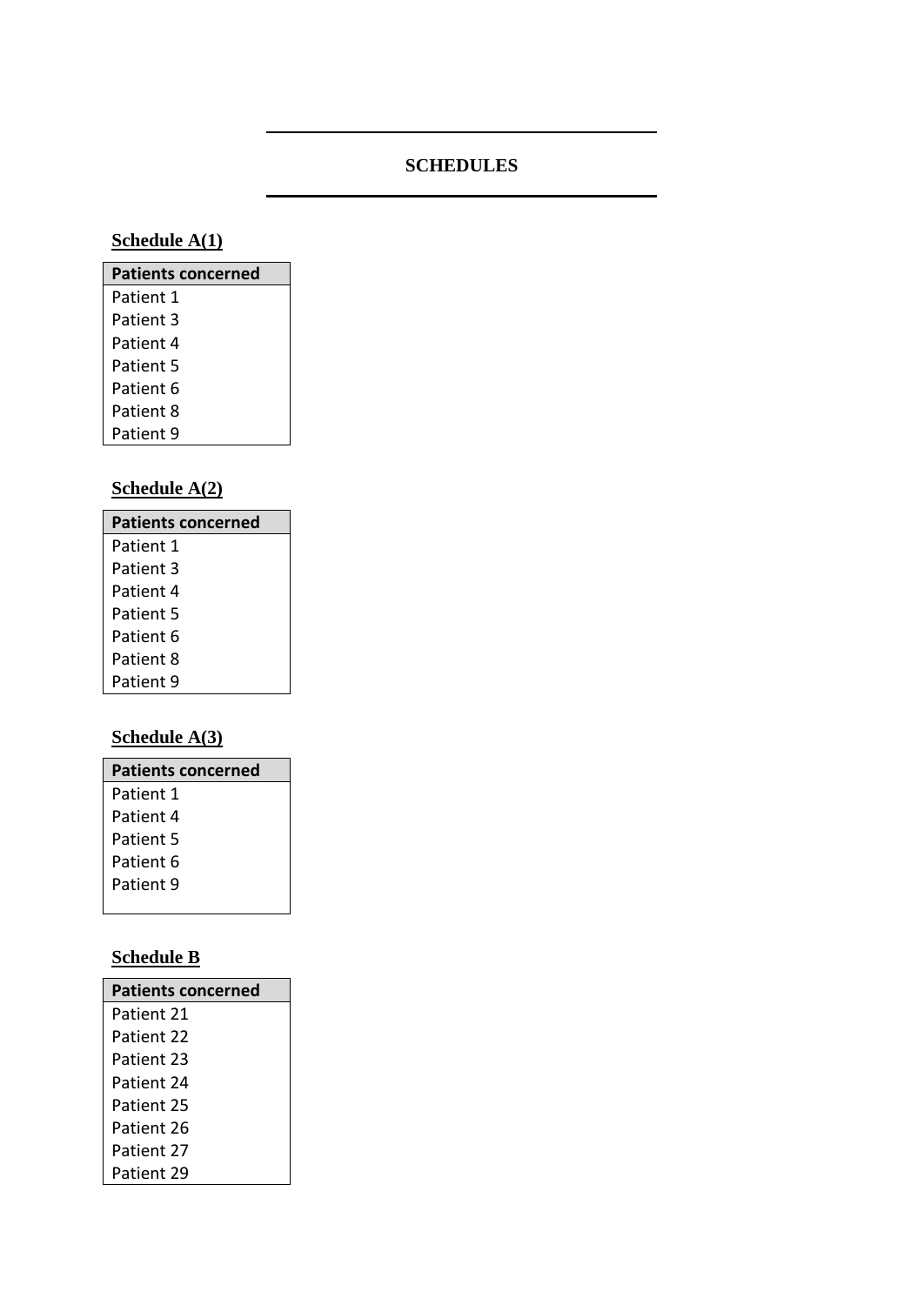| Patient 30 |
|------------|
| Patient 31 |
| Patient 32 |
| Patient 33 |
| Patient 34 |
| Patient 35 |
| Patient 37 |
| Patient 38 |
| Patient 39 |

# **Schedule C**

| <b>Patients concerned</b> |
|---------------------------|
| Patient 42                |
| Patient 43                |
| Patient 46                |
| Patient 52                |
| Patient 77                |